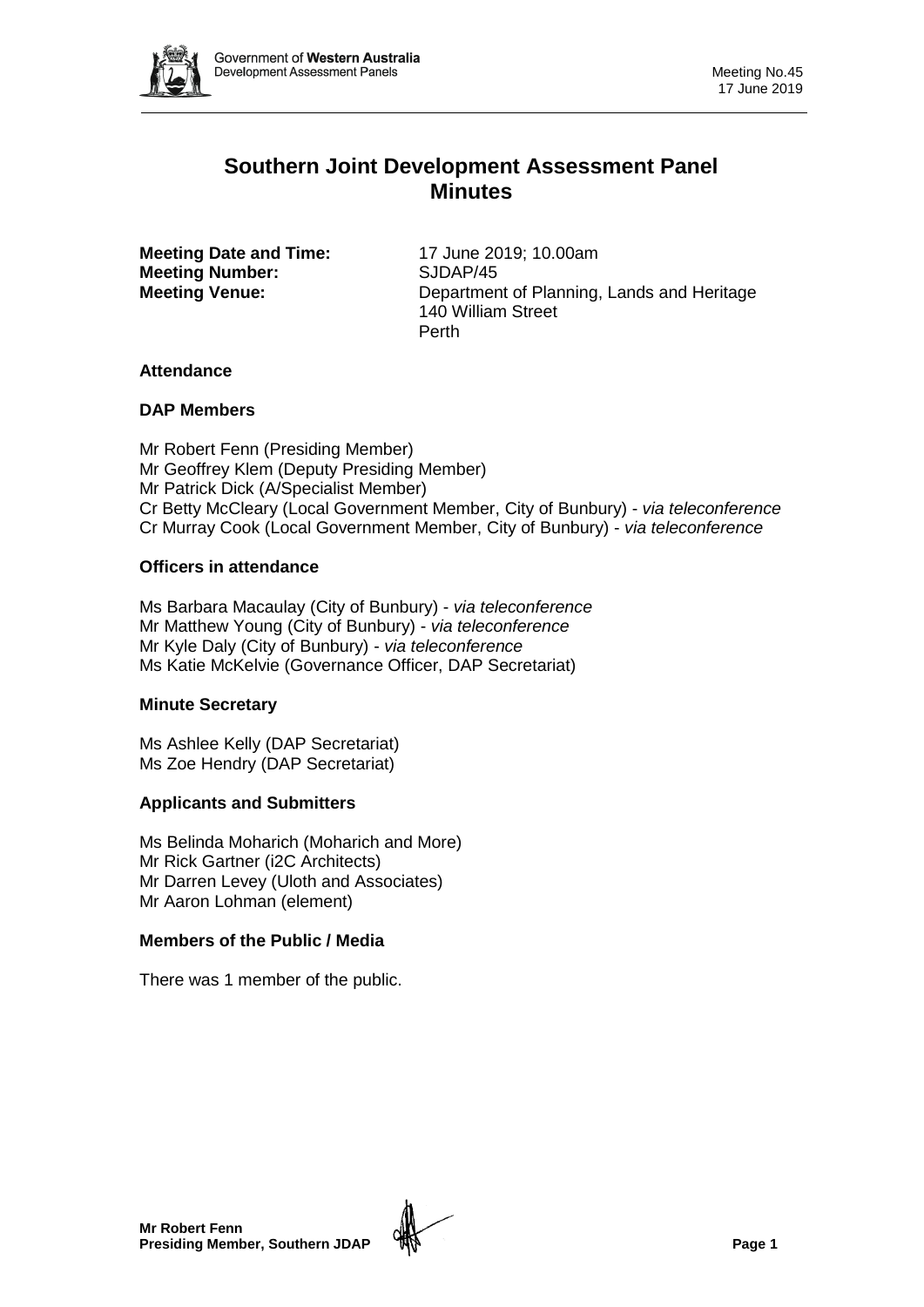

# **1. Declaration of Opening**

The Presiding Member declared the meeting open at 10.06am on 14 June 2019 and acknowledged the past and present traditional owners and custodians of the land on which the meeting was being held.

The Presiding Member announced the meeting would be run in accordance with the DAP Standing Orders 2017 under the *Planning and Development (Development Assessment Panels) Regulations 2011*.

The Presiding Member advised that in accordance with Section 5.16 of the DAP Standing Orders 2017 which states *'A person must not use any electronic, visual or audio recording device or instrument to record the proceedings of the DAP meeting unless the Presiding Member has given permission to do so.',* the meeting would not be recorded.

## **2. Apologies**

Ms Shelley Shepherd (Specialist Member)

### **3. Members on Leave of Absence**

Nil

### **4. Noting of Minutes**

DAP members noted that signed minutes of previous meetings are available on the [DAP website.](https://www.dplh.wa.gov.au/about/development-assessment-panels/daps-agendas-and-minutes)

#### **5. Declaration of Due Consideration**

All members declared that they had duly considered the documents.

#### **6. Disclosure of Interests**

Nil

#### **7. Deputations and Presentations**

- **7.1** Ms Belinda Moharich (Moharich and More) addressed the DAP in support of the application at Item 10.1 and responded to questions from the panel.
- **7.2** Mr Rick Gartner (i2C Architects) addressed the DAP in support of the application at Item 10.1.
- **7.3** Mr Darren Levey (Uloth and Associates) addressed the DAP in relation to the application at Item 10.1.

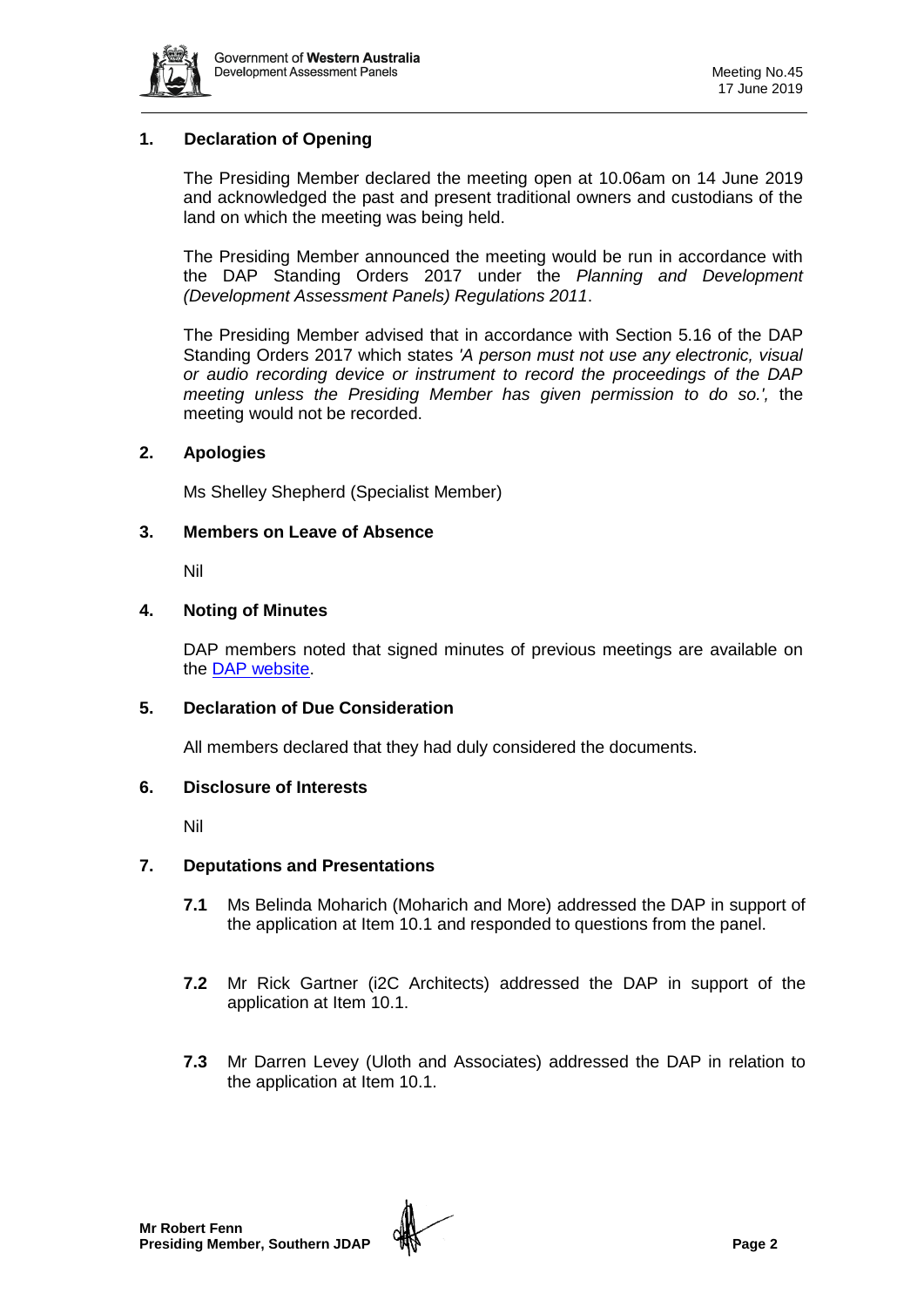

# **8. Form 1 – Responsible Authority Reports – DAP Application**

Nil

**9. Form 2 – Responsible Authority Reports – Amending or cancelling DAP development approval**

Nil

## **10. Appeals to the State Administrative Tribunal**

| <b>10.1a</b> Property Location: | Lot 63 Sandridge Road; Lot 68, 69, 70 Pennant     |
|---------------------------------|---------------------------------------------------|
|                                 | Road; and Lot 150 Strickland Street, East Bunbury |
| Development Description:        | Expansion to Bunbury Forum Shopping Centre        |
| Applicant:                      | Challenger Life Nominees Pty Ltd C/- Moharich     |
|                                 | and More                                          |
| Owner:                          | <b>Challenger Life Nominees Pty Ltd</b>           |
| Responsible Authority:          | City of Bunbury                                   |
| DAP File No:                    | DAP/18/01496                                      |
|                                 |                                                   |

#### **REPORT RECOMMENDATION**

**Moved by: Cr Murray Cook <b>Seconded by: Cr Betty McCleary** 

That the Southern Joint Development Assessment Panel, pursuant to section 31 of the *State Administrative Tribunal Act 2004* in respect of SAT application DR 28 of 2019, resolves to:

- 1. **Reconsider** its decision dated 17 December 2018 and **approve** DAP Application reference (DAP/18/01496) and additional accompanying plans, Figure 2B (i) (ii), 2E and Drawing A816 in accordance with Clause 68 of Schedule 2 (Deemed Provisions) of the *Planning and Development (Local Planning Schemes) Regulations 2015,* the City of Bunbury Local Planning Scheme No.8 and the Greater Bunbury Region Scheme.
- 2. Modify the conditions of the development approval as follows:
	- 16(b) Modifications to Pennant Road to be undertaken in accordance with the attached Figure 2Bi &ii, and the installation of street lighting in median strip to the extent shaded green on that plan.
	- 16(c) The Sandridge Road and Driveway 8 intersection is to be modified to permit a left out movement only in accordance with attached Figure 2E.
	- 25 Before the development is occupied, a revised Servicing/Access Management Plan for that part of the shopping centre the subject of this approval is to be submitted to the City of Bunbury for approval. The plan is to provide supporting information describing how loading and servicing will take place and operate in an acceptable manner. The Servicing/Access Management Plan as approved by the City shall be provided to all tenants affected by the Plan and must be complied with at all times to the satisfaction of the City of Bunbury.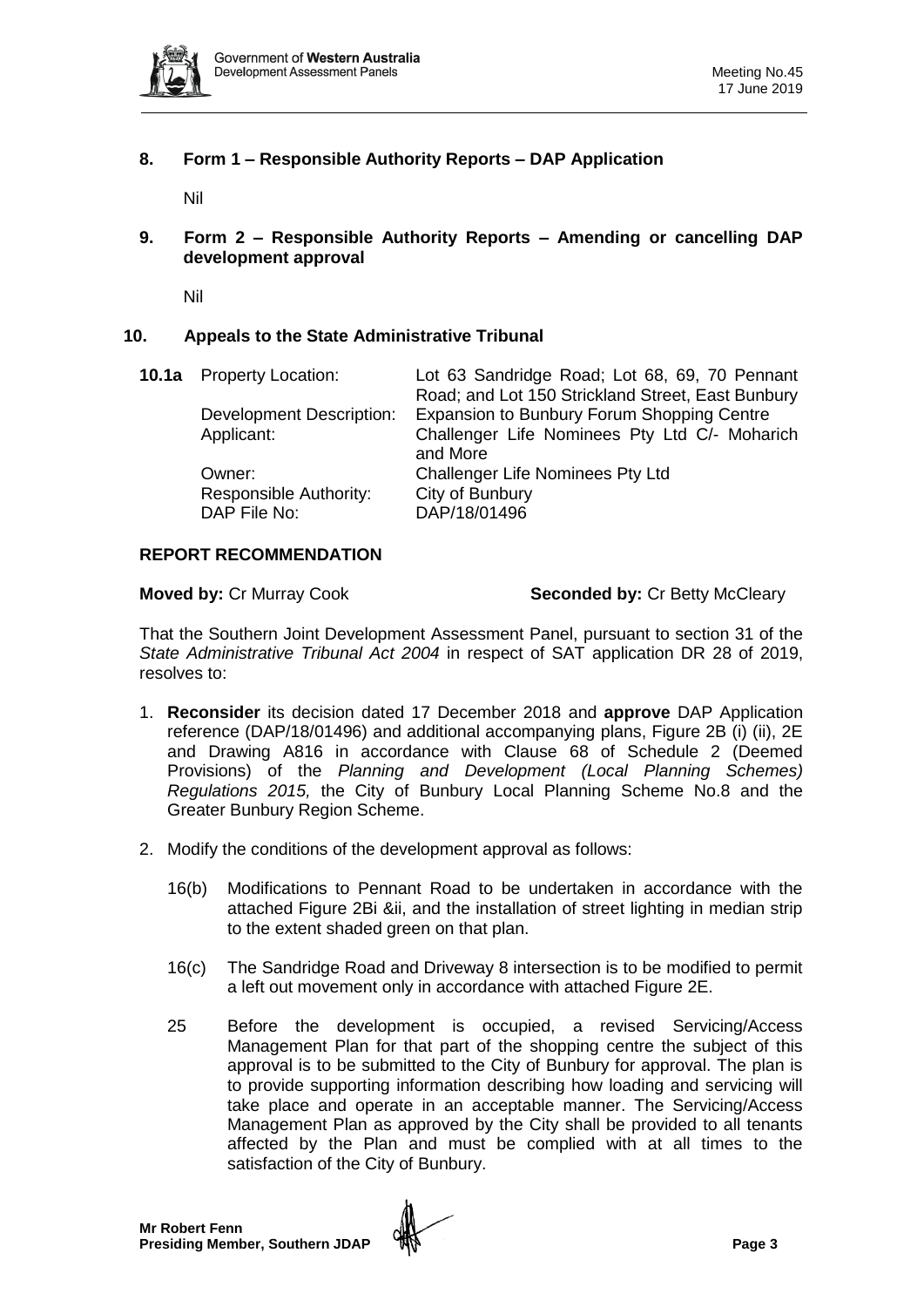

- 16(f) Upgrade to the portion of Strickland Street as identified on the attached Drawing 816: Strickland Street Works (as amended). Detailed Plans are to be submitted to the satisfaction of the City of Bunbury.
- 3. Delete the following condition:
	- 13(a) The upgrade (retrospective) of the traffic signal intersection at Pennant and Sandridge Road. The contribution amount is \$248,894, which is equal to one-third of the total cost of the completed works.
- 4. Delete the following advice note:
	- c. In relation to Condition 13(a), the City of Bunbury may accept that the cash contribution required in Condition 13(a) be credited towards the requirement to upgrade Strickland Street subject to a streetscape plan being submitted for the length of Strickland Street identified in Plan DA02 to the satisfaction of the City of Bunbury
- 5. Delete plan 'Fig 3A'.
- 6. Add the additional development plans for approval, Fig. 2Bi & ii, Fig 2E, Drawing A816 (as amended).

# **AMENDING MOTION**

**Moved by:** Mr Robert Fenn **Seconded by:** Mr Geoffrey Klem

That motion 1 and motion 6 be amended to read as follows:

**Reconsider** its decision dated 17 December 2018 and **approve** DAP Application reference (DAP/18/01496) and additional accompanying plans, Figure 2B (i) (ii), 2E and Drawing A816 **(as amended and with notation 2 reading 'Pedestrian Ramp and footpath levels to be transitioned into the Entertainment precinct to provide a continuous accessible path of travel)** in accordance with Clause 68 of Schedule 2 (Deemed Provisions) of the *Planning and Development (Local Planning Schemes) Regulations 2015,* the City of Bunbury Local Planning Scheme No.8 and the Greater Bunbury Region Scheme.

Add the additional development plans for approval, Fig. 2Bi & ii, Fig 2E, Drawing A816 **(as amended and with notation 2 reading 'Pedestrian Ramp and footpath levels to be transitioned into the Entertainment precinct to provide a continuous accessible path of travel).**

# **The Amending Motion was put and CARRIED UNANIMOUSLY.**

**REASON:** To clarify the developer's design and construction requirements.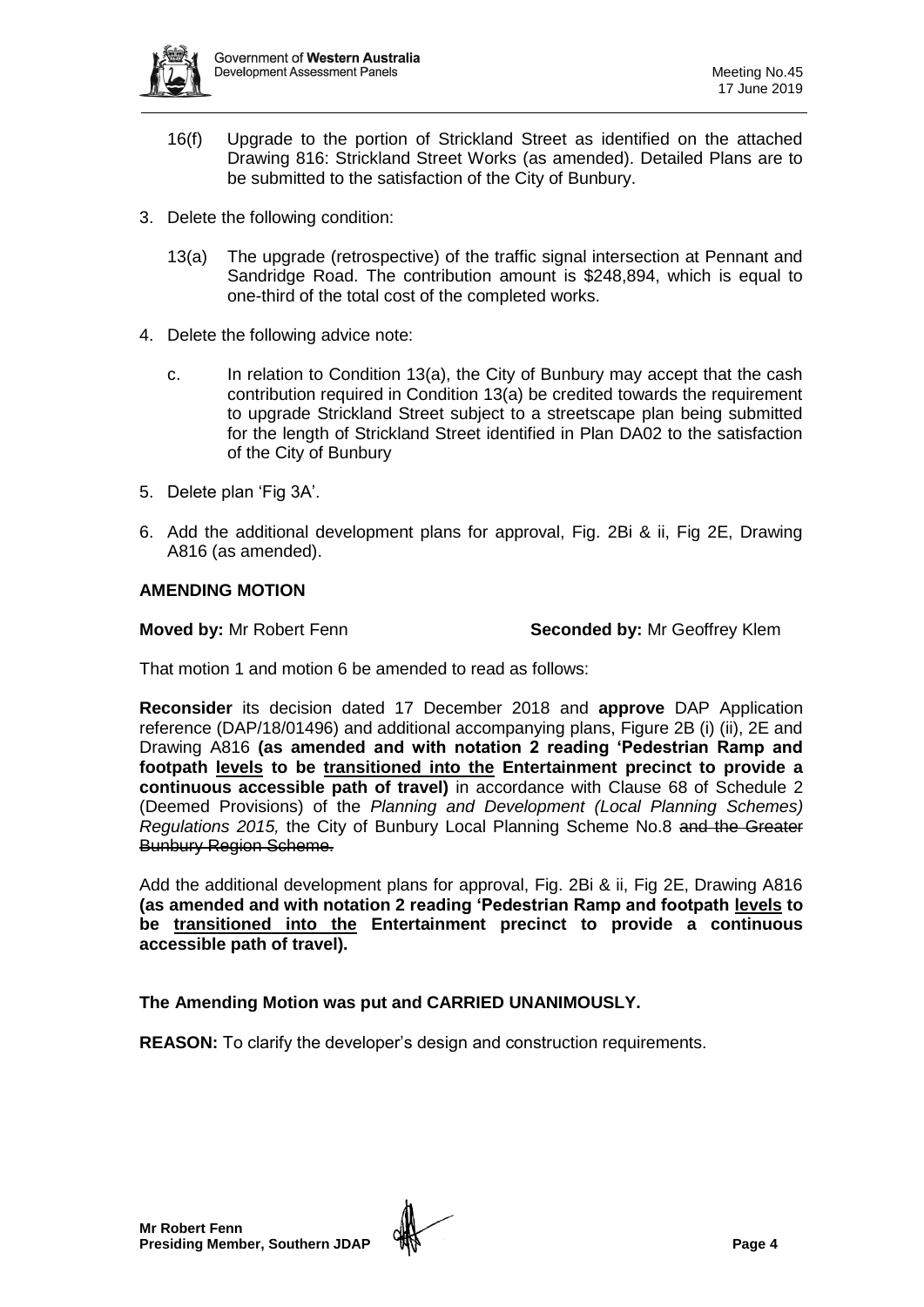

# **REPORT RECOMMENDATION (AS AMENDED)**

That the Southern Joint Development Assessment Panel, pursuant to section 31 of the *State Administrative Tribunal Act 2004* in respect of SAT application DR 28 of 2019, resolves to:

- 1. **Reconsider** its decision dated 17 December 2018 and approve DAP Application reference (DAP/18/01496) and additional accompanying plans, Figure 2B (i) (ii), 2E and Drawing A816 (as amended and with notation 2 reading 'Pedestrian Ramp and footpath levels to be transitioned into the Entertainment Precinct to provide a continuous accessible path of travel') in accordance with Clause 68 of Schedule 2 (Deemed Provisions) of the Planning and Development (Local Planning Schemes) Regulations 2015, the City of Bunbury Local Planning Scheme No.8
- 2. Modify the conditions of the development approval as follows:
	- 16(b) Modifications to Pennant Road to be undertaken in accordance with the attached Figure 2Bi &ii, and the installation of street lighting in median strip to the extent shaded green on that plan.
	- 16(c) The Sandridge Road and Driveway 8 intersection is to be modified to permit a left out movement only in accordance with attached Figure 2E.
	- 25 Before the development is occupied, a revised Servicing/Access Management Plan for that part of the shopping centre the subject of this approval is to be submitted to the City of Bunbury for approval. The plan is to provide supporting information describing how loading and servicing will take place and operate in an acceptable manner. The Servicing/Access Management Plan as approved by the City shall be provided to all tenants affected by the Plan and must be complied with at all times to the satisfaction of the City of Bunbury.
	- 16(f) Upgrade to the portion of Strickland Street as identified on the attached Drawing 816: Strickland Street Works (as amended). Detailed Plans are to be submitted to the satisfaction of the City of Bunbury.
- 3. Delete the following condition:
	- 13(a) The upgrade (retrospective) of the traffic signal intersection at Pennant and Sandridge Road. The contribution amount is \$248,894, which is equal to one-third of the total cost of the completed works.
- 4. Delete the following advice note:
	- c. In relation to Condition 13(a), the City of Bunbury may accept that the cash contribution required in Condition 13(a) be credited towards the requirement to upgrade Strickland Street subject to a streetscape plan being submitted for the length of Strickland Street identified in Plan DA02 to the satisfaction of the City of Bunbury
- 5. Delete plan 'Fig 3A'.

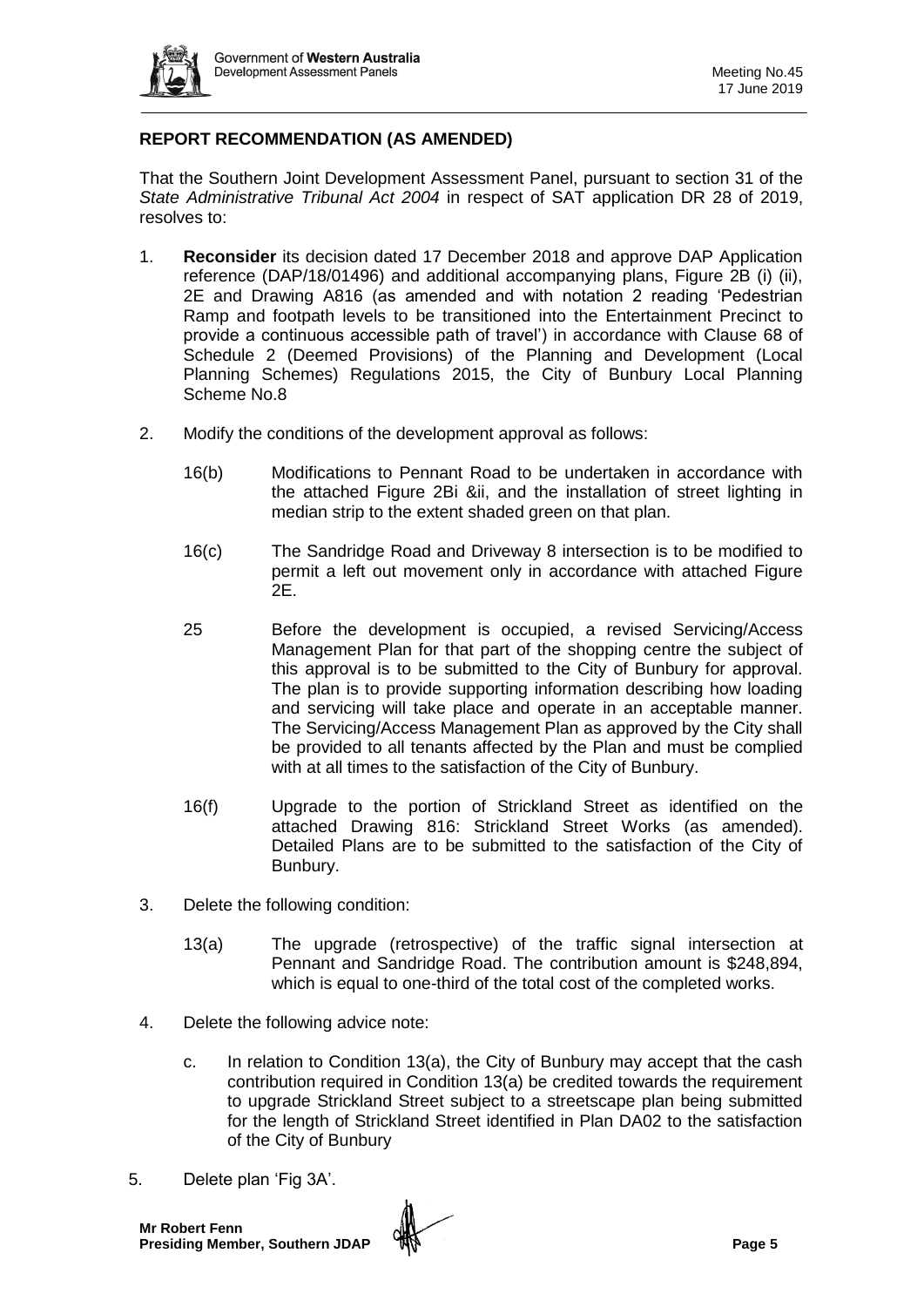

6. Add the additional development plans for approval, Fig. 2Bi & ii, Fig 2E, Drawing A816 (as amended and with notation 2 reading '*Pedestrian Ramp and footpath levels to be transitioned into the Entertainment Precinct to provide a continuous accessible path of travel')*

#### **The Report Recommendation (as amended) was put and CARRIED UNANIMOUSLY.**

**REASON:** In accordance with details contained in the Responsible Authority Report and Amending Motion.

| 10.1b | <b>Property Location:</b>       | Lot 63 Sandridge Road; Lot 68, 69, 70 Pennant<br>Road; and Lot 150 Strickland Street, East Bunbury |
|-------|---------------------------------|----------------------------------------------------------------------------------------------------|
|       | <b>Development Description:</b> | Expansion to Bunbury Forum Shopping Centre                                                         |
|       | Applicant:                      | Challenger Life Nominees Pty Ltd C/- Moharich and                                                  |
|       |                                 | More                                                                                               |
|       | Owner:                          | <b>Challenger Life Nominees Pty Ltd</b>                                                            |
|       | Responsible Authority:          | Western Australian Planning Commission                                                             |
|       | DAP File No:                    | DAP/18/01496                                                                                       |
|       |                                 |                                                                                                    |

# **REPORT RECOMMENDATION**

**Moved by: Cr Murray Cook <b>Seconded by: Cr Betty McCleary** 

That the Southern Joint Development Assessment Panel, pursuant to section 31 of the *State Administrative Tribunal Act 2004* in respect of SAT application DR 28 of 2019, resolves to:

- 1. **Reconsider** its decision dated 17 December 2018 and **approve** DAP Application reference (DAP/18/01496) and additional accompanying plans, Figure 2Bi, 2Bii and 2E in accordance with Clause 68 of Schedule 2 (Deemed Provisions) of the *Planning and Development (Local Planning Schemes) Regulations 2015* and the Greater Bunbury Region Scheme.
	- 2. Delete Condition (2) and Advice Note (a) in Part B of the Southern JDAP approval on SJDAP meeting 39 – Greater Bunbury Region Scheme.

# **The Report Recommendation was put and CARRIED UNANIMOUSLY.**

**REASON:** In accordance with details contained in the Responsible Authority Report.

The Presiding Member noted the following State Administrative Tribunal Application;

| <b>Current SAT Applications</b> |                           |                                |  |  |  |
|---------------------------------|---------------------------|--------------------------------|--|--|--|
| <b>LG Name</b>                  | <b>Property Location</b>  | <b>Application Description</b> |  |  |  |
| City of                         | Lot 182 (86) West Street, | Market (Busselton Marketplace) |  |  |  |
| <b>Busselton</b>                | <b>West Busselton</b>     |                                |  |  |  |